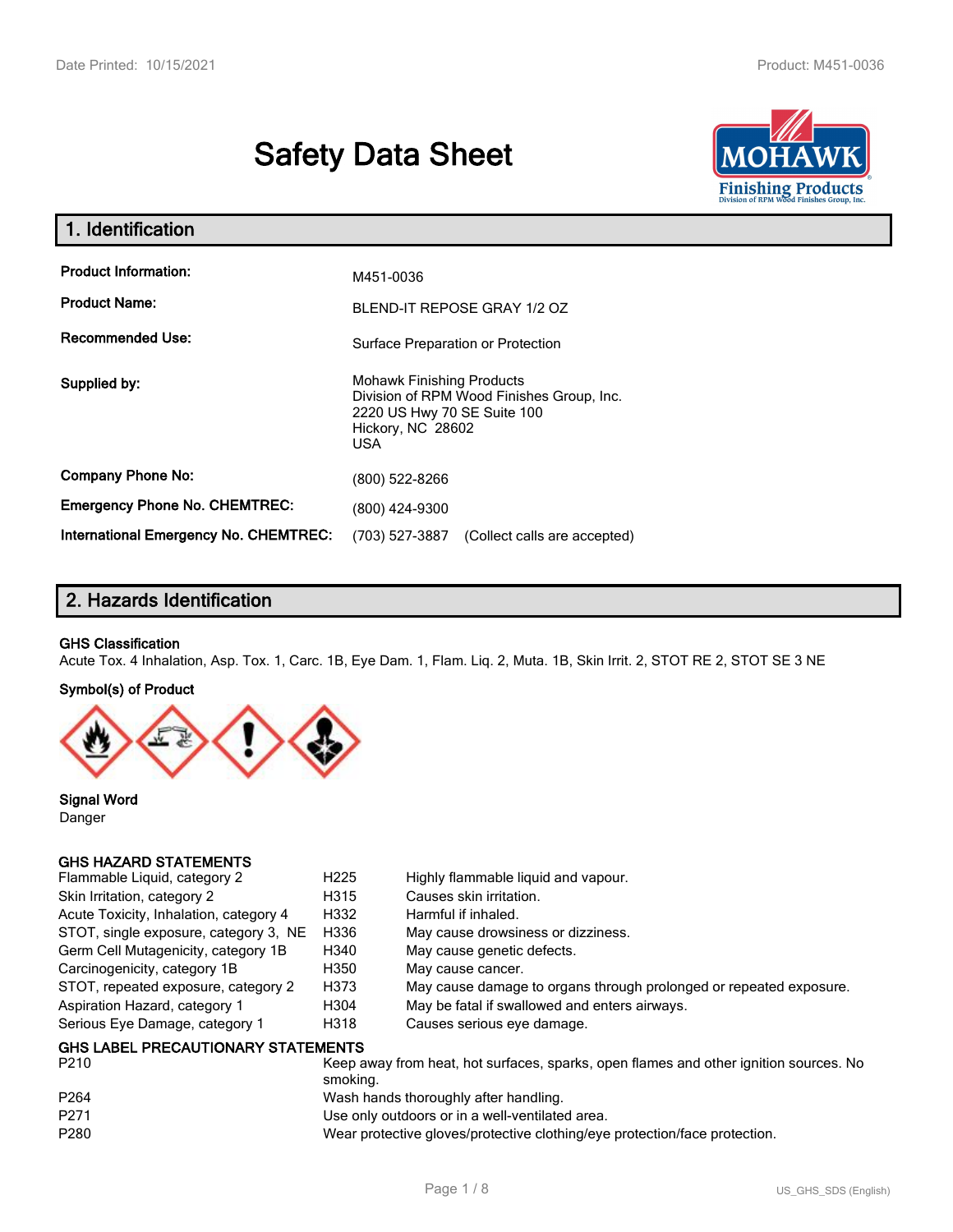| P331                                    | Do NOT induce vomiting.                                                                                                             |
|-----------------------------------------|-------------------------------------------------------------------------------------------------------------------------------------|
| P405                                    | Store locked up.                                                                                                                    |
| P302+P352                               | IF ON SKIN: Wash with plenty of soap and water.                                                                                     |
| P303+P361+P353                          | IF ON SKIN (or hair): Take off immediately all contaminated clothing. Rinse skin with<br>water/shower.                              |
| P305+P351+P338                          | IF IN EYES: Rinse cautiously with water for several minutes. Remove contact lenses, if<br>present and easy to do. Continue rinsing. |
| P362+P364                               | Take off contaminated clothing and wash it before reuse.                                                                            |
| P403+P233                               | Store in a well-ventilated place. Keep container tightly closed.                                                                    |
| P <sub>201</sub>                        | Obtain special instructions before use.                                                                                             |
| P <sub>260</sub>                        | Do not breathe dust/fume/gas/mist/vapours/spray.                                                                                    |
| P304+P340                               | IF INHALED: Remove person to fresh air and keep comfortable for breathing.                                                          |
| P308+P313                               | IF exposed or concerned: Get medical advice/attention.                                                                              |
| P332+P313                               | If skin irritation occurs: Get medical advice/attention.                                                                            |
| P403+P235                               | Store in a well-ventilated place. Keep cool.                                                                                        |
| P301+P310                               | IF SWALLOWED: Immediately call a POISON CENTER or doctor/physician.                                                                 |
| <b>GHS SDS PRECAUTIONARY STATEMENTS</b> |                                                                                                                                     |
| P240                                    | Ground/bond container and receiving equipment.                                                                                      |
| P <sub>241</sub>                        | Use explosion-proof electrical/ventilating/lighting/equipment.                                                                      |
| P242                                    | Use only non-sparking tools.                                                                                                        |
| P243                                    | Take precautionary measures against static discharge.                                                                               |

# **3. Composition/Information on ingredients**

| <b>Chemical Name</b><br>n-butyl acetate       | CAS-No.<br>123-86-4      | <u>Wt. %</u><br>$10 - 25$  | <b>GHS Symbols</b><br>GHS02-GHS07 | <b>GHS Statements</b><br>H <sub>226</sub> -336 |
|-----------------------------------------------|--------------------------|----------------------------|-----------------------------------|------------------------------------------------|
| petroleum distillate<br>titanium dioxide      | 64742-49-0<br>13463-67-7 | $10 - 25$<br>$10 - 25$     | GHS08<br>GHS08                    | H304-340-350<br>H351                           |
| butanol                                       | 71-36-3                  | $2.5 - 10$                 | GHS02-GHS05-<br>GHS07             | H226-302-315-318-332-335-336                   |
| ethanol                                       | 64-17-5                  | $2.5 - 10$                 | GHS02                             | H <sub>225</sub>                               |
| eep                                           | 763-69-9                 | $2.5 - 10$                 | GHS06                             | H331                                           |
| pm acetate                                    | 108-65-6                 | $2.5 - 10$                 | GHS02-GHS07                       | H226-332                                       |
| toluene                                       | 108-88-3                 | $1.0 - 2.5$                | GHS02-GHS07-<br>GHS08             | H225-304-315-332-336-373                       |
| m-xylene                                      | 108-38-3                 | $1.0 - 2.5$                | GHS02-GHS07                       | H <sub>226</sub> -315-332                      |
| aliphatic petroleum distillates               | 64742-47-8               | $1.0 - 2.5$                | GHS07-GHS08                       | H304-332                                       |
| ethylbenzene                                  | 100-41-4                 | $0.1 - 1.0$                | GHS02-GHS07-<br>GHS08             | H225-304-332-373                               |
| aliphatic hydrocarbons                        | 8052-41-3                | $0.1 - 1.0$                | GHS08                             | H304-340-350-372                               |
| p-xylene                                      | 106-42-3                 | $0.1 - 1.0$                | GHS02-GHS07                       | H226-315-332                                   |
| aromatic hydrocarbons<br>petroleum distillate | 64742-95-6<br>64742-48-9 | $0.1 - 1.0$<br>$0.1 - 1.0$ | GHS06-GHS08<br>GHS08              | H304-331-340-350<br>H304-340-350               |
|                                               |                          |                            |                                   |                                                |

The exact percentage (concentration) of ingredients is being withheld as a trade secret.

The text for GHS Hazard Statements shown above (if any) is given in the "Other information" Section.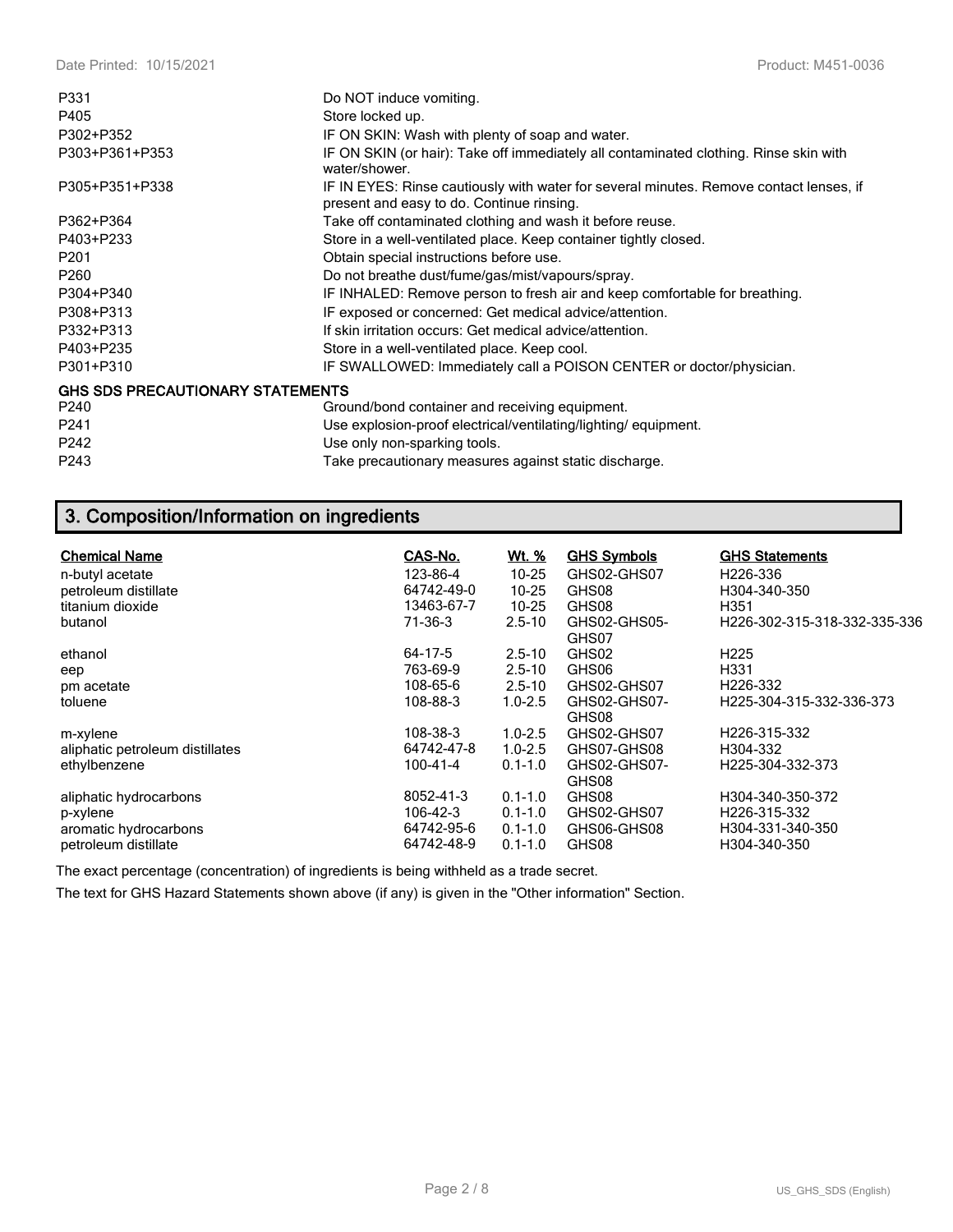## **4. First-aid Measures**



FIRST AID - EYE CONTACT: IF IN EYES: Rinse cautiously with water for several minutes. Remove contact lenses, if present and easy to do. Continue rinsing.

FIRST AID - SKIN CONTACT: IF ON SKIN: Wash with plenty of soap and water. IF ON SKIN (or hair): Take off immediately all contaminated clothing. Rinse skin with water/shower. Take off contaminated clothing and wash it before reuse. If skin irritation occurs: Get medical advice/attention.

FIRST AID - INGESTION: Do NOT induce vomiting. IF SWALLOWED: Immediately call a POISON CENTER or doctor/physician.

FIRST AID - INHALATION: IF INHALED: Remove person to fresh air and keep comfortable for breathing.

#### **5. Fire-fighting Measures**

**SPECIAL FIREFIGHTING PROCEDURES:** Evacuate all persons from the fire area to a safe location. Move non-burning material, as feasible, to a safe location as soon as possible. Fire fighters should be protected from potential explosion hazards while extinguishing the fire. Wear self-contained breathing apparatus (SCBA) and full fire-fighting protective clothing. Thoroughly decontaminate all protective equipment after use. Containers of this material may build up pressure if exposed to heat (fire). Use water spray to cool fire-exposed containers. Use water spray to disperse vapors if a spill or leak has not ignited. DO NOT extinguish a fire resulting from the flow of flammable liquid until the flow of the liquid is effectively shut off. This precaution will help prevent the accumulation of an explosive vapor-air mixture after the initial fire is extinguished.

**FIREFIGHTING EQUIPMENT:** This is a NFPA/OSHA Class 1B or less flammable liquid. Follow NFPA30, Chapter 16 for fire protection and fire suppression. Use a dry chemical, carbon dioxide, or similar ABC fire extinguisher for incipeint fires. Water may be used to cool and prevent rupture of containers that are exposed to heat from fire.

#### **6. Accidental Release Measures**

#### **ENVIRONMENTAL MEASURES:** No Information

**STEPS TO BE TAKEN IN CASE MATERIAL IS RELEASED OR SPILLED:** Follow personal protective equipment recommendations found in Section VIII. Personal protective equipment needs must be evaluated based on information provided on this sheet and the special circumstances created by the spill including; the material spilled, the quantity of the spill, the area in which the spill occurred, and the training and the expertise of employees in the area responding to the spill. Never exceed any occupational exposure limits. Shut off ignition sources; including electrical equipment and flames. Do not allow smoking in the area. Do not allow the spilled product to enter public drainage system or open waterways.

#### **7. Handling and Storage**



**HANDLING:** Avoid inhalation and contact with eyes, skin, and clothing. Wash hands thoroughly after handling and before eating or drinking. In keeping with safe handling practices, avoid ignition sources (smoking, flames, pilot lights, electrical sparks); ground and bond containers when transferring the material to prevent static electricity sparks that could ignite vapor and use spark proof tools and explosion proof equipment. Empty containers may retain product residue or vapor. Do not pressurize, cut, weld, braze, solder, drill, grind, or expose container to heat, flame, sparks, static electricity, or other sources of ignition. Any of these actions can potentially cause an explosion that may lead to injury.

**STORAGE:** Keep containers closed when not in use. Store in cool well ventilated space away from incompatible materials.

#### **8. Exposure Controls/Personal Protection**

| Ingredients with Occupational Exposure Limits |                      |                       |                     |                         |  |  |
|-----------------------------------------------|----------------------|-----------------------|---------------------|-------------------------|--|--|
| <b>Chemical Name</b>                          | <b>ACGIH TLV-TWA</b> | <b>ACGIH-TLV STEL</b> | <b>OSHA PEL-TWA</b> | <b>OSHA PEL-CEILING</b> |  |  |
| n-butyl acetate                               | 50 ppm               | $150$ ppm             | $150$ ppm           | N.D.                    |  |  |
| petroleum distillate                          | N.D.                 | N.D.                  | N.D.                | N.D.                    |  |  |
| titanium dioxide                              | $10 \text{ mg/m}$    | N.D.                  | $15 \text{ mg/m}$   | N.D.                    |  |  |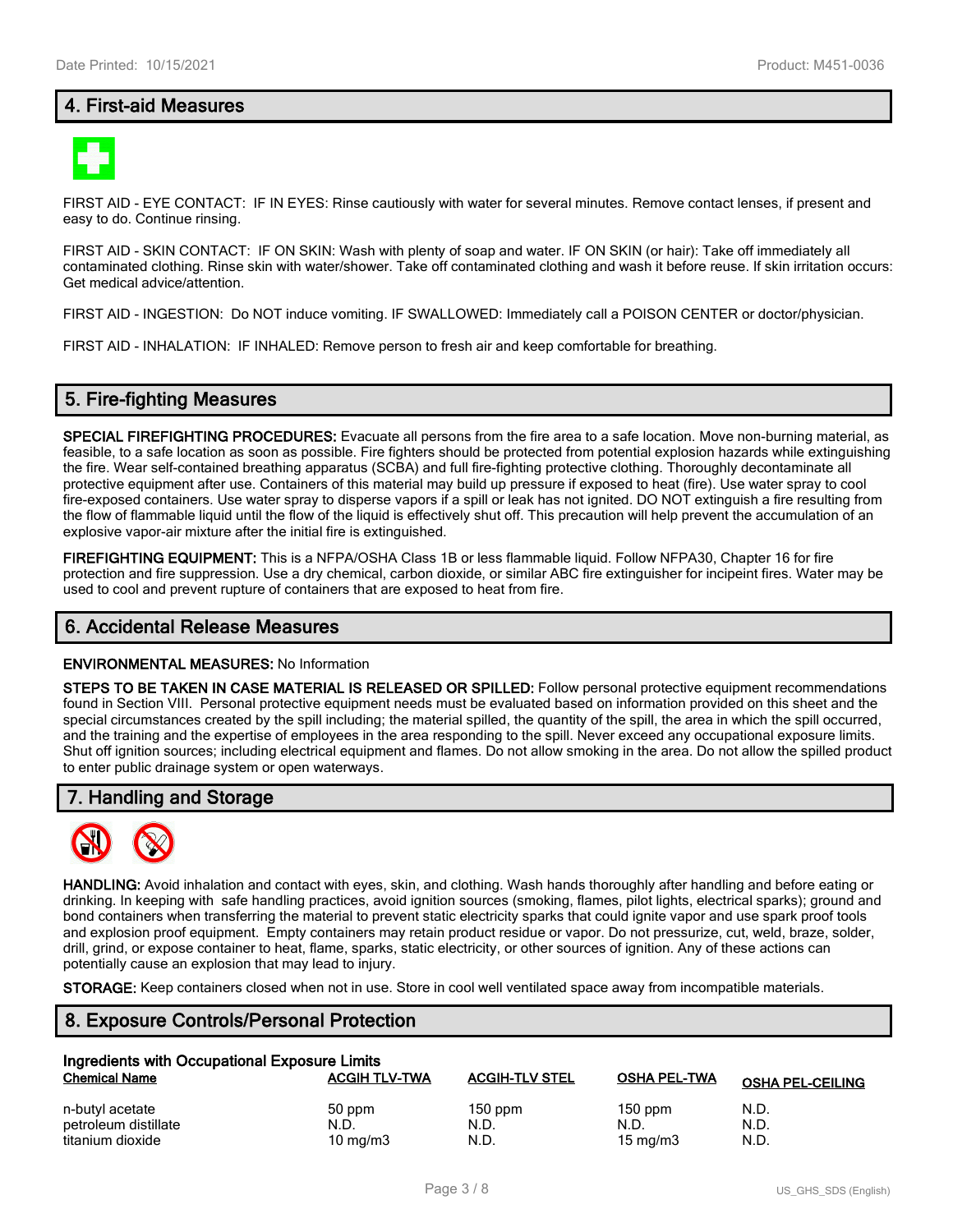| butanol                         | 20 ppm    | N.D.       | $100$ ppm  | N.D.    |
|---------------------------------|-----------|------------|------------|---------|
| ethanol                         | N.D.      | $1000$ ppm | $1000$ ppm | N.D.    |
| eep                             | N.D.      | N.D.       | N.D.       | N.D.    |
| pm acetate                      | N.D.      | N.D.       | N.D.       | N.D.    |
| toluene                         | 20 ppm    | N.D.       | $200$ ppm  | 300 ppm |
| m-xylene                        | $100$ ppm | $150$ ppm  | $100$ ppm  | N.D.    |
| aliphatic petroleum distillates | N.D.      | N.D.       | N.D.       | N.D.    |
| ethylbenzene                    | 20 ppm    | N.D.       | $100$ ppm  | N.D.    |
| aliphatic hydrocarbons          | $100$ ppm | N.D.       | 500 ppm    | N.D.    |
| p-xylene                        | $100$ ppm | $150$ ppm  | $100$ ppm  | N.D.    |
| aromatic hydrocarbons           | N.D.      | N.D.       | N.D.       | N.D.    |
| petroleum distillate            | N.D.      | N.D.       | N.D.       | N.D.    |

**Further Advice: MEL = Maximum Exposure Limit OES = Occupational Exposure Standard SUP = Supplier's Recommendation Sk = Skin Sensitizer N.E. = Not Established N.D. = Not Determined**

#### **Personal Protection**



**RESPIRATORY PROTECTION:** Use adequate engineering controls and ventilation to keep levels below recommended or statutory exposure limits. If exposure levels exceed limits use appropriate approved respiratory protection equipment.



**SKIN PROTECTION:** Wear chemical resistant footwear and clothing such as gloves, an apron or a whole body suit as appropriate.



**EYE PROTECTION:** Wear chemical-resistant glasses and/or goggles and a face shield when eye and face contact is possible due to splashing or spraying of material.



**OTHER PROTECTIVE EQUIPMENT:** No Information



**HYGIENIC PRACTICES:** It is good practice to avoid contact with the product and/or its vapors, mists or dust by using appropriate protective measures. Wash thoroughly after handling and before eating or drinking.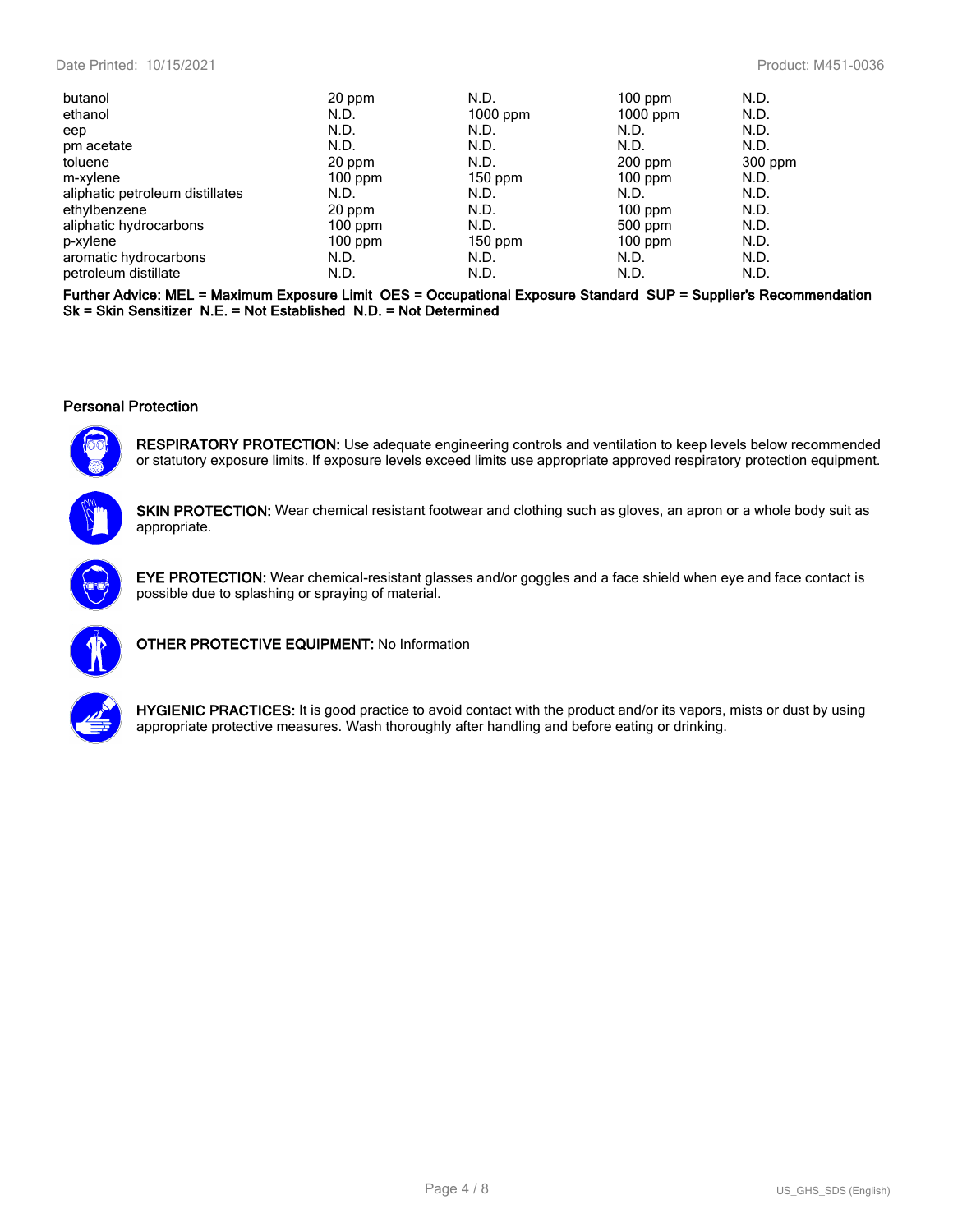# **9. Physical and Chemical Properties**

| Appearance:                    | Colored Liquid                   | <b>Physical State:</b>                      | <b>LIQUID</b>  |
|--------------------------------|----------------------------------|---------------------------------------------|----------------|
| Odor:                          | <b>Strong Solvent</b>            | <b>Odor Threshold:</b>                      | Not determined |
| Density, g/cm3:                | 0.987                            | pH:                                         | Not determined |
| Freeze Point, °F:              | Not determined                   | Viscosity:                                  | Not determined |
| <b>Solubility in Water:</b>    | Not determined                   | Partition Coefficient, n-octanol/<br>water: | Not determined |
| Decomposition temperature, °F: | Not determined                   | <b>Explosive Limits, %:</b>                 | Not determined |
| Boiling Range, °F:             | $>$ 100 °F                       | Flash Point, °F:                            | $55^{\circ}$ F |
| Combustibility:                | <b>Supports Combustion</b>       | Auto-Ignition Temperature, °F:              | Not determined |
| <b>Evaporation Rate:</b>       | <b>Faster than Diethyl Ether</b> | Vapor Pressure, mmHg:                       | Not determined |
| <b>Vapor Density:</b>          | Not determined                   |                                             |                |

**N.I. = No Information**

**10. Stability and reactivity**

**STABILITY:** Stable under normal conditions.

**CONDITIONS TO AVOID:** Heat, flames and sparks.

**INCOMPATIBILITY:** Acids, Bases, Oxidizing agents

**HAZARDOUS DECOMPOSITION PRODUCTS:** Not determined.

# **11. Toxicological information**

**Practical Experiences**

**EMERGENCY OVERVIEW:** No Information

**EFFECT OF OVEREXPOSURE - EYE CONTACT:** No Information

**EFFECT OF OVEREXPOSURE - INGESTION:** No Information

**EFFECT OF OVEREXPOSURE - INHALATION:** No Information

**EFFECT OF OVEREXPOSURE - SKIN CONTACT:** No Information

**CARCINOGENICITY:** May cause cancer.

This product contains Titanium Dioxide, which is listed by IARC as possibly carcinogenic to humans (Group 2B). This listing is based on inadequate evidence of carcinogenicity in humans and sufficient evidence in experimental animals. This classification is relevant when exposed to titanium dioxide in dust or powder form only, including cured product that is subject to sanding, grinding, cutting, or other surface preparation activities.

#### **PRIMARY ROUTE(S) OF ENTRY:**

**Eye Contact, Skin Contact, Ingestion, Inhalation**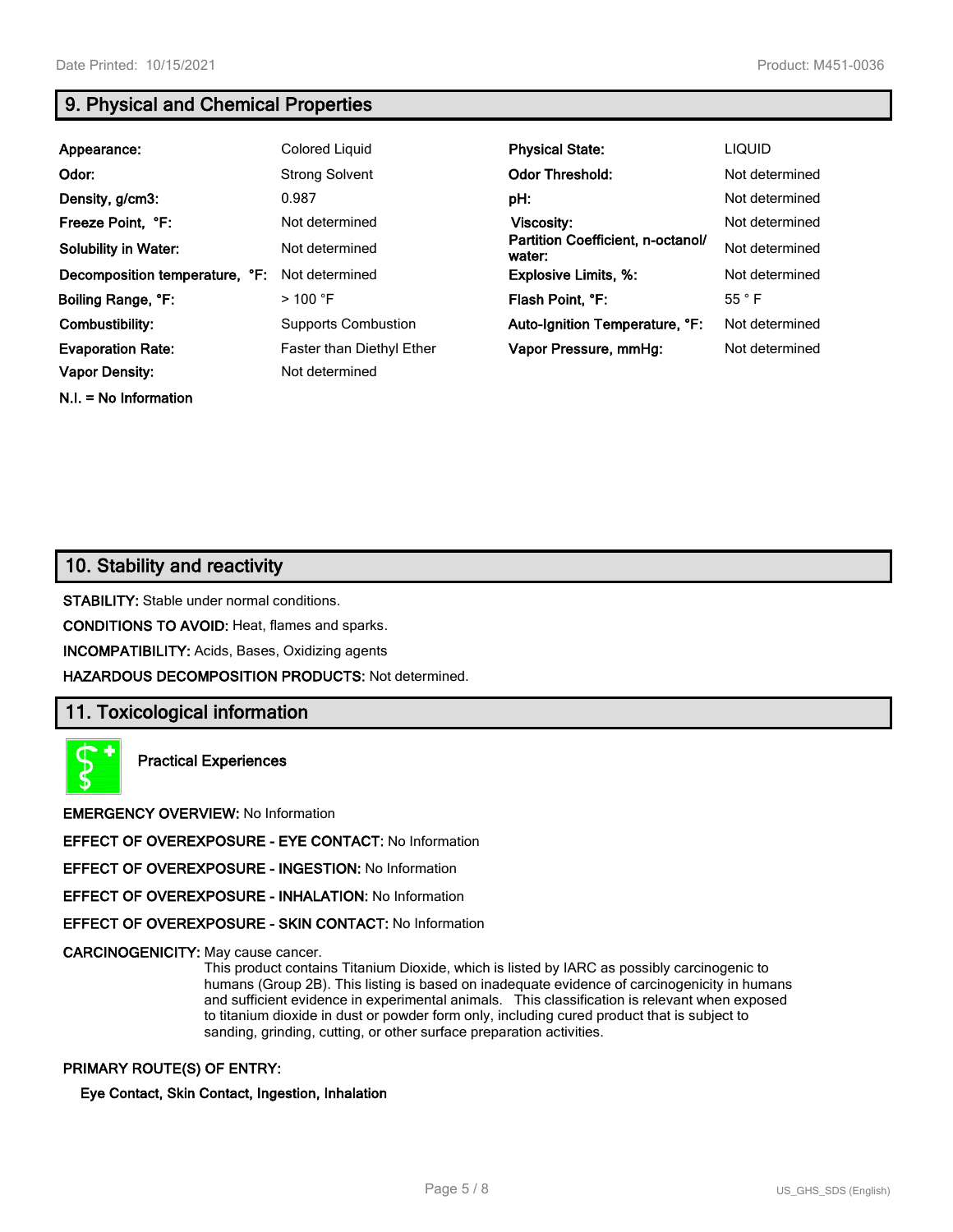#### **Acute Toxicity Values**

#### **The acute effects of this product have not been tested. Data on individual components are tabulated below**

| CAS-No.<br>123-86-4<br>64742-49-0<br>13463-67-7<br>71-36-3<br>64-17-5<br>763-69-9<br>108-65-6<br>108-88-3<br>108-38-3<br>64742-47-8<br>100-41-4<br>8052-41-3<br>106-42-3 | <b>Chemical Name</b><br>n-butyl acetate<br>petroleum distillate<br>titanium dioxide<br>butanol<br>ethanol<br>eep<br>pm acetate<br>toluene<br>m-xylene<br>aliphatic petroleum distillates<br>ethylbenzene<br>aliphatic hydrocarbons<br>p-xylene | Oral LD50<br>14130 mg/kg Rat<br>>5000 mg/kg Rat<br>>10000 mg/kg Rat<br>700 mg/kg Rat<br>7060 mg/kg Rat<br>3200 mg/kg Rat<br>8532 mg/kg Rat<br>2600 mg/kg Rat<br>5000 mg/kg Rat<br>>5000 mg/kg Rat<br>3500 mg/kg Rat<br>>5000 mg/kg Rat<br>4029 mg/kg Rat | Dermal LD50<br>>17600 mg/kg Rabbit 23.4 mg/l Rat<br>>3160 mg/kg Rabbit<br>>10000 mg/kg Rabbit >20 mg/l<br>3402 mg/kg Rabbit<br>15,800 mg/kg<br>4080 mg/kg Rabbit<br>>5000 mg/kg Rabbit<br>12000 mg/kg Rabbit<br>6500 mg/kg Rabbit<br>>2000 mg/kg Rabbit<br>15400 mg/kg Rabbit<br>>3160 mg/kg Rat<br>>2000 mg/kg rabbit | Vapor LC50<br>54 mg/l Rat<br>8000 mg/l Rat<br>124.7 mg/L Rat<br>$>20$ mg/l<br>$>20$ mg/L<br>12.5 mg/L Rat<br>>20 mg/l Rat<br>>13 mg/L Rat<br>17.2 mg/L Rat<br>21 mg/L Rat<br>$>20$ mg/l Rat |
|--------------------------------------------------------------------------------------------------------------------------------------------------------------------------|------------------------------------------------------------------------------------------------------------------------------------------------------------------------------------------------------------------------------------------------|----------------------------------------------------------------------------------------------------------------------------------------------------------------------------------------------------------------------------------------------------------|------------------------------------------------------------------------------------------------------------------------------------------------------------------------------------------------------------------------------------------------------------------------------------------------------------------------|---------------------------------------------------------------------------------------------------------------------------------------------------------------------------------------------|
| 64742-95-6                                                                                                                                                               | aromatic hydrocarbons                                                                                                                                                                                                                          | 14000 mg/kg Rat                                                                                                                                                                                                                                          | >2000 mg/kg Rabbit                                                                                                                                                                                                                                                                                                     | >4.96 mg/l Rat                                                                                                                                                                              |
| 64742-48-9                                                                                                                                                               | petroleum distillate                                                                                                                                                                                                                           | >5000 mg/kg Rat                                                                                                                                                                                                                                          | >3160 mg/kg Rabbit                                                                                                                                                                                                                                                                                                     | >20 mg/L Rat                                                                                                                                                                                |

**N.I. = No Information**

# **12. Ecological information**

**ECOLOGICAL INFORMATION:** Ecological evaluation of this material has not been performed; however, do not allow the product to be released to the environment without governmental approval/permits.

### **13. Disposal Information**



**Product**

**DISPOSAL METHOD:** Waste from this material may be a listed and/or characteristic hazardous waste. Dispose of material, contaminated absorbent, container and unused contents in accordance with local, state, and federal regulations.

**STEPS TO BE TAKEN IN CASE MATERIAL IS RELEASED OR SPILLED:** Follow personal protective equipment recommendations found in Section VIII. Personal protective equipment needs must be evaluated based on information provided on this sheet and the special circumstances created by the spill including; the material spilled, the quantity of the spill, the area in which the spill occurred, and the training and the expertise of employees in the area responding to the spill. Never exceed any occupational exposure limits. Shut off ignition sources; including electrical equipment and flames. Do not allow smoking in the area. Do not allow the spilled product to enter public drainage system or open waterways.

# **14. Transport Information**

#### **SPECIAL TRANSPORT PRECAUTIONS:** No Information

- **DOT:** CONSUMER COMMODITY
- **IATA:** ID8000, CONSUMER COMMODITY, 9
- **IMDG:** LIMITED QUANTITY UN1263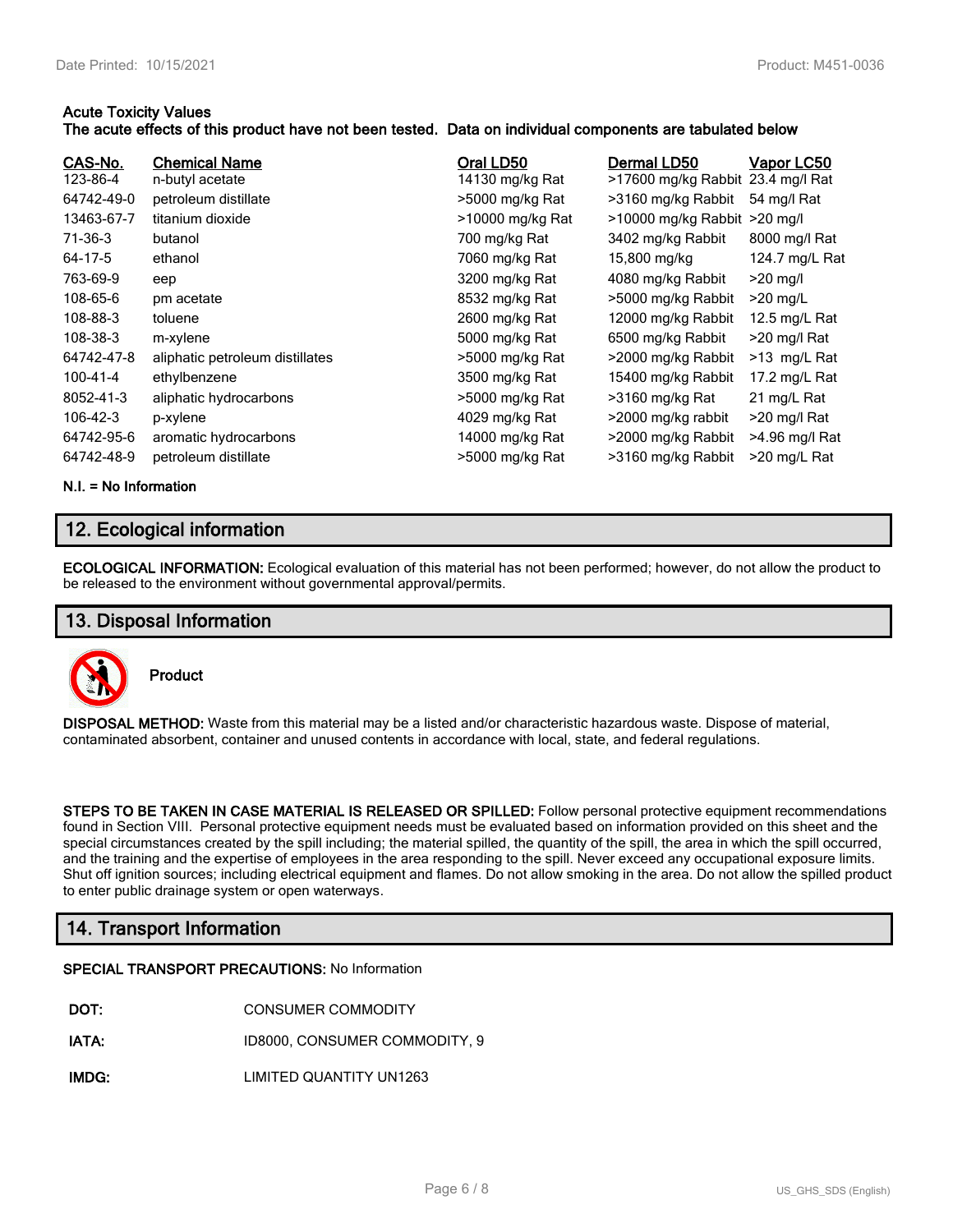# **15. Regulatory Information**

### **U.S. Federal Regulations:**

#### **CERCLA - SARA Hazard Category**

This product has been reviewed according to the EPA 'Hazard Categories' promulgated under Sections 311 and 312 of the Superfund Amendment and Reauthorization Act of 1986 (SARA Title III) and is considered, under applicable definitions, to meet the following categories:

Fire Hazard, Acute Health Hazard, Chronic Health Hazard

#### **SARA SECTION 313**

This product contains the following substances subject to the reporting requirements of Section 313 of Title III of the Superfund Amendment and Reauthorization Act of 1986 and 40 CFR part 372:

| <b>Chemical Name</b> | CAS-No.  | <u>Wt. %</u> |
|----------------------|----------|--------------|
| butanol              | 71-36-3  | 9.20         |
| toluene              | 108-88-3 | 2.39         |
| m-xylene             | 108-38-3 | 1.95         |

#### **TOXIC SUBSTANCES CONTROL ACT**

This product contains the following chemical substances subject to the reporting requirements of TSCA 12(B) if exported from the United States:

| <b>Chemical Name</b>         | CAS-No.  |
|------------------------------|----------|
| octamethylcyclotetrasiloxane | 556-67-2 |

# **U.S. State Regulations:**

#### **CALIFORNIA PROPOSITION 65**

WARNING: Cancer and Reproductive Harm - www.P65Warnings.ca.gov.

Titanium Dioxide, Cancer, 12.7166% Toluene, Reproductive Harm, 2.3885%

|                                                                                                                                                                                         | 16. Other Information |               |  |                    |                         |                             |   |
|-----------------------------------------------------------------------------------------------------------------------------------------------------------------------------------------|-----------------------|---------------|--|--------------------|-------------------------|-----------------------------|---|
| <b>Revision Date:</b><br>9/23/2021                                                                                                                                                      |                       |               |  |                    | <b>Supersedes Date:</b> | 7/24/2021                   |   |
| Reason for revision:<br>Substance and/or Product Properties Changed in Section(s):<br>01 - Product Information<br>05 - Flammability Information<br>09 - Physical & Chemical Information |                       |               |  |                    |                         |                             |   |
| Datasheet produced by:<br><b>Regulatory Department</b>                                                                                                                                  |                       |               |  |                    |                         |                             |   |
| <b>HMIS Ratings:</b>                                                                                                                                                                    |                       |               |  |                    |                         |                             |   |
| Health:                                                                                                                                                                                 | ◠                     | Flammability: |  | <b>Reactivity:</b> |                         | <b>Personal Protection:</b> | х |
|                                                                                                                                                                                         |                       |               |  |                    |                         |                             |   |

#### **Volatile Organic Compounds, gr/ltr:** 627

#### **Text for GHS Hazard Statements shown in Section 3 describing each ingredient:**

| H <sub>225</sub> | Highly flammable liquid and vapour.           |
|------------------|-----------------------------------------------|
| H <sub>226</sub> | Flammable liquid and vapour.                  |
| H302             | Harmful if swallowed.                         |
| H304             | May be fatal if swallowed and enters airways. |
| H315             | Causes skin irritation.                       |